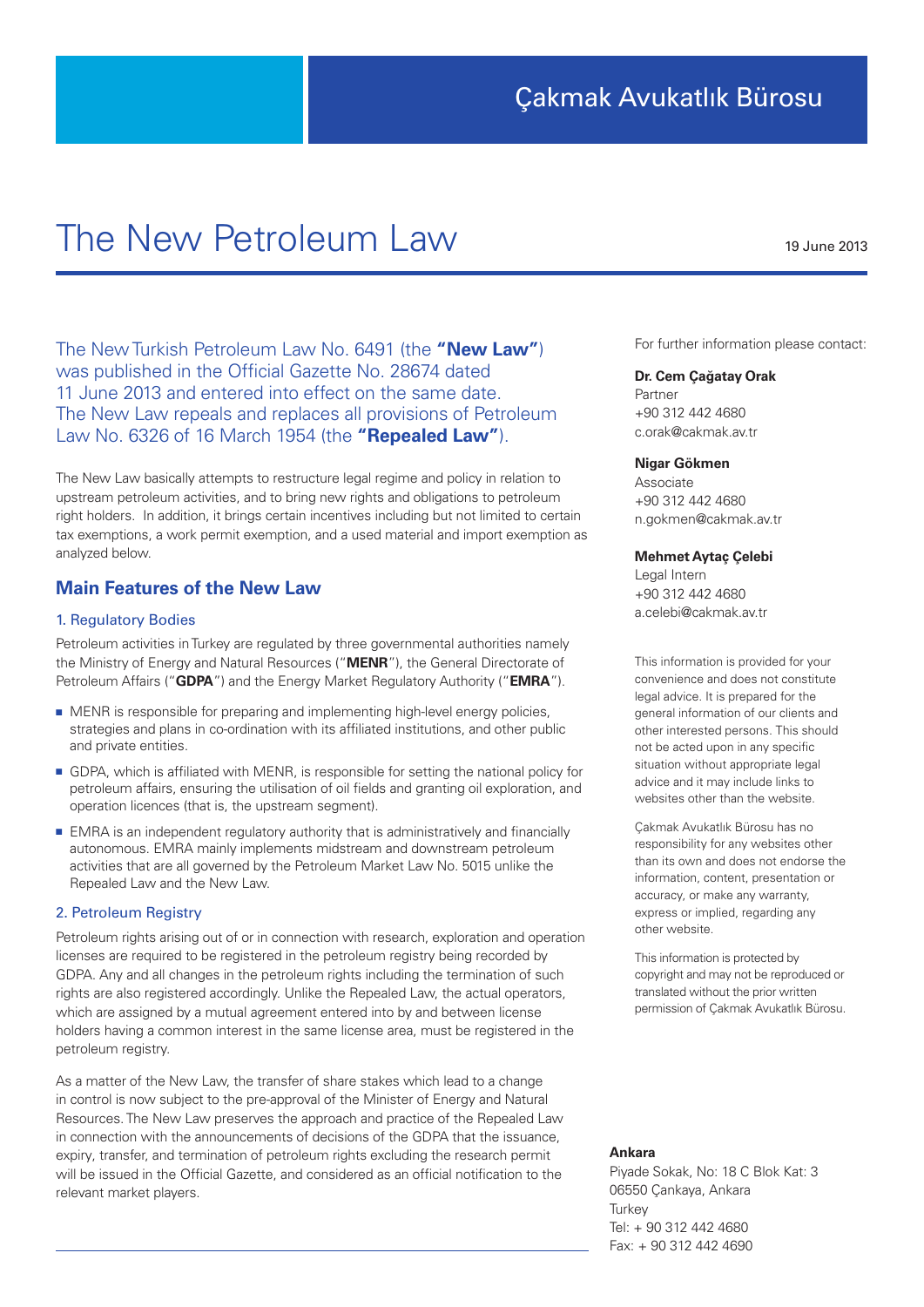## 3. Secondary Legislation

The current secondary legislation has not been repealed directly with the effectiveness of the New Law. The New Law envisages that new secondary legislation regarding implementation will be issued by MENR in six months following the effective date of this Law. Moreover, until the issuance of the new secondary legislation, the current provisions of the secondary legislation which are not contrary to the New Law will continue to be implemented.

The New Law also envisages that no license application will be accepted within one year following the effective date of the Law. The purpose of this provision is to allow time for the issuance of the new secondary legislation and to be prepared for the full implementation of the New Law.

## 4. Division of the Petroleum Districts

In conjunction with the Repealed Law, Turkey was geographically divided into 18 petroleum districts covering jointly the exploration and operation license areas, by a decision of the Council of Ministers. This division was not made based on sea and continental districts; therefore, the same provisions were applied for petroleum activities performed in sea areas and continental areas. As a consequence, this division created certain negative impacts on investors especially when considering the difficulties and costs of activities performed in sea.

In accordance with the New Law, Turkey is divided into two districts; as a sea district and a continental district. Therefore, the negative impact arising from the implementation of the same provisions for both sea and continental areas are supposed to be prevented. The sea district is further divided as continental waters and non-continental waters. Research permits and exploration and operation licenses for non-continental waters are subject to the consent of the Council of Ministers.

## 5. Usufruct Rights

In accordance with the New Law, in the case where the lands falling with by the scope of a license are owned by private persons, the legal options to utilize such lands are: (i) purchasing; (ii) establishing a usufruct right over the land; (iii) leasing; and, (iv) having the land expropriated. These options were also being implemented under the Repealed Law. Additionally, the New Law brings an accelerated expropriation option to prevent delays in projects due to expropriation procedures.

Further, under the New Law research activities may be performed in forestry lands provided that required permits are obtained in accordance with the relevant legislation.

Regarding the license area, the Repealed Law envisaged that the operation license area would not exceed 50% of the exploration license area. The New Law does not require a limitation for license areas. However, such a limitation may be imposed by virtue of the forthcoming secondary legislation.

## 6. Special Requirements of the New Law

Pursuant to the New Law, right holders are obliged to reimburse land owners for damages arising from petroleum activities, including the loss of any agricultural products.

The New Law puts into place the decommissioning of physical structures at the end of operations. Decommissioning obligations shall be governed by a regulation to be issued by MENR.

Commercial enterprises and foreign legal entities are entitled to obtain research permits and exploration and operation licenses.

The petroleum right holders are required to avoid endangering the environment and community, and thus required to utilize proper facilities and equipment. In order to secure such obligations, the license applicants are obliged to provide a bond per hectares. Accordingly, this amounts to 0,0005 of the research charge for the research permits, 0,001 of the exploration license charge for the exploration licenses, and 0,005 of the operation license charge for the operation licenses.

Privately held companies which will apply for petroleum licenses will be subject to Turkish Commercial Code No. 6102 dated 13 January 2011. Foreign legal entities are considered to be resident in Turkey given their activities as per the provisions of the protection of the Turkish currency.

The provision of petroleum activities and the required security distances to national borders, military zones, historical remains and residential areas shall be governed by the regulation.

Petroleum right holders are entitled to export a certain amount of the petroleum and natural gas (35% in continental, 45% in sea districts) they produce in the areas discovered after 1 January 1980. The remaining part and the whole petroleum and natural gas produced in the areas discovered before 1 January 1980 shall be allocated for domestic use. The Council of Ministers is authorized to change these ratios and to regulate principles and procedures regarding the implementation.

## 7. Employment of the Foreign Staff

The New Law slightly changes the legal regime concerning employment of foreign staff. The Repealed Law indeed envisaged that foreign staff may be employed by the work permit to be issued by the Ministry of Labor and Social Security in accordance with the opinion of the Ministry of Energy and Natural Resources and Minister of Internal Affairs. Pursuant to the New Law, the Ministry of Internal Affairs will issue the resident permit through which foreigners will be able to work for a maximum period of six months without being subject to Law No. 4857 Regarding the Work Permits of the Foreigners. If and to the extent that the total working time exceeds six months, the foreigner must obtain a work permit under Law No. 4857.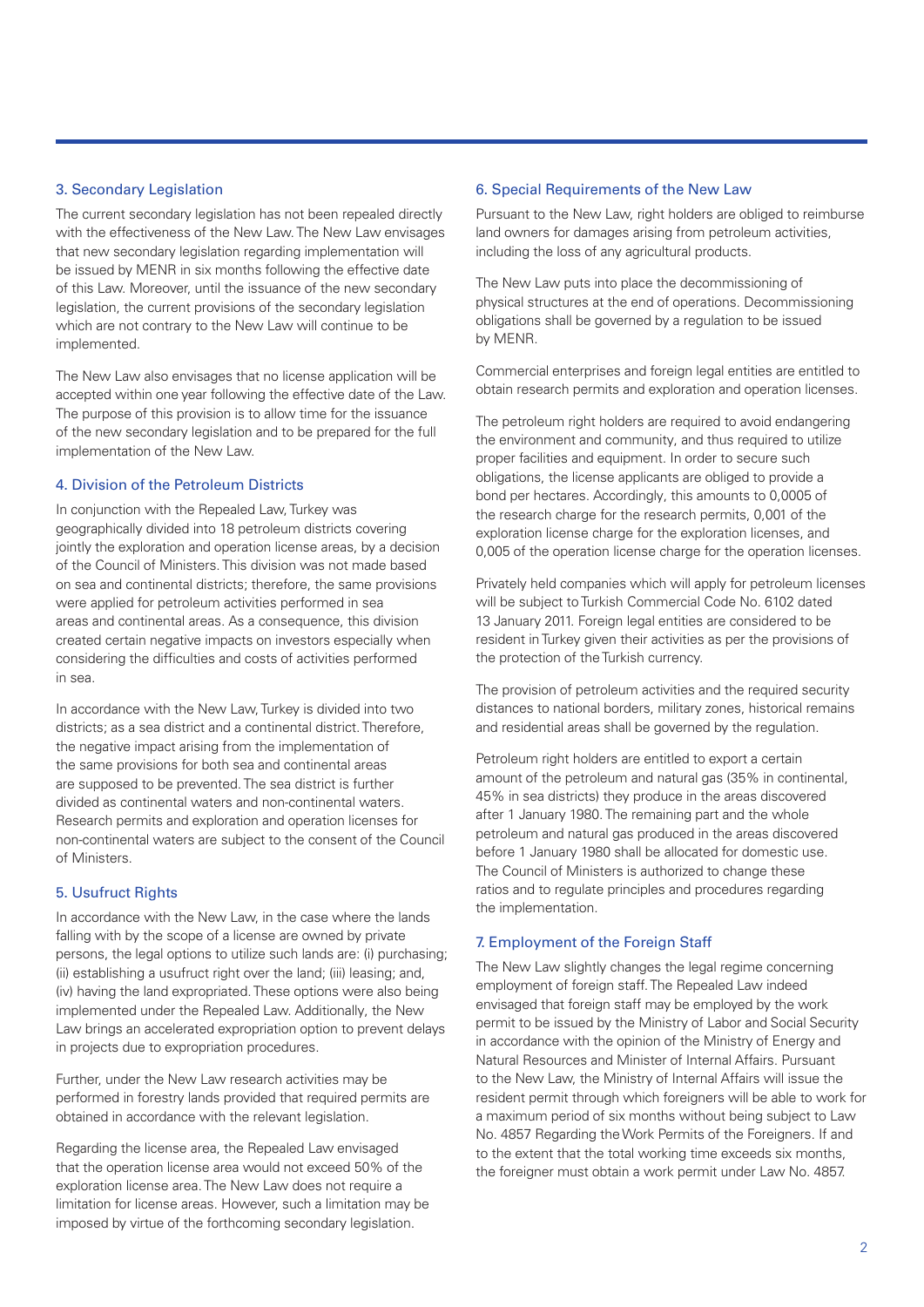### 8. New Incentives

The New Law introduces a decrease in the amount of withholding tax on the self-employment income of limited taxpayers. Although the withholding tax rate on the selfemployment income of limited taxpayers is in the amount of 15% as set forth by Corporate Tax Law No. 5520<sup>1</sup>, the New Law limits this rate to 5% for self-employment income payments made for exploration activities.

The New Law provides an exemption to foreign companies regarding revenues – except the State share – which are generated during the period between the import and transfer of their capital in foreign currency and at the exchange rate on the date of transfer, from corporate and income taxes. Under the New Law, the expenses shall be amortized by means of depreciation. In addition, the petroleum right holders are entitled to decide which expenses will be capitalized.

Under the New Law, the import of materials and equipment necessary for petroleum activities remains exempt from customs tax and duties. Exemption from taxes also covers materials and equipment purchased in Turkey. As a significant change, the New Law sets forth that the importer or the transferee petroleum right holder shall have full discretion on transfer of the materials and equipment imported with tax exemption once 10 years have passed from the time of their import to Turkey.

With an amendment to Stamp Tax Law No. 488<sup>2</sup>, agreements between petroleum right holders regarding exploration and production activities concluded within the framework of the New Law shall be exempt from Stamp Tax.

The New Law also introduces some incentives for activities in sea districts. First of all, the term of an exploration license in a sea district shall be eight years, whereas the term of an exploration license in a continental district shall be five years. License applications for sea districts require submission of a performance bond in the amount of 1% of the total investment cost. This rate is determined as 2% for continental districts. Lastly, petroleum right holders in sea districts may export 45% of the raw petroleum or petroleum products produced in the areas discovered after 1 January 1980. However, this rate is determined as 35% for petroleum right holders in continental districts.

#### 9. Royalty Payments and State Share

Under the Repealed Law, a licensee was required to bear the obligation to pay Royalty for each license area. The Royalty payable yearly per hectare of the license area was: (i) TL 40 for the first three years; (ii) TL 80 for the fourth and fifth years; and, (iii) 120 TL for each year after the fifth year. The New Law does not include any royalty payment requirement.

Both the Repealed Law and the New Law envisage that petroleum license holders are required to pay a state share in the amount of one eighth (1/8) of the petroleum produced under the exploration and operation license. However, unlike the Repealed Law, the price determination will be made in accordance with the market price under the New Law. The New Law also determines a charge in the amount of TL 0.5 per hectare for research permit areas, which will be paid once only.

## 10. Cash Money Transfer

The exchange rate guarantee, provided by the Repealed Law, was suspended by the Court of Accounts in 1996. However, this caused some uncertainties in the sector and the need for a regulation arose. The New Law regulates the exchange rate at which capital is transferred. Pursuant to the New Law, foreign companies are entitled to transfer their imported capital in the same foreign currency in which it was imported with both corporate and income tax exemptions and at the exchange rate on the date of transfer.

The New Law envisages that imported equipment, current funds and other economic assets shall be registered by GDPA. Petroleum right holders, upon application to GDPA, may transfer current funds, rights related thereto and other economic assets included in capital holdings, with an exemption from taxes. However, the New Law, like the Repealed Law, states that the amount payable for taxes, levies, duties and State shares cannot be transferred.

Under the New Law, like the Repealed Law, a petroleum right holder may always request transfer by setting off against its capital. After the completion of capital transfer, net assets may be transferred at the end of every three month period in the current year. The transfer declaration shall be submitted for offsetting after the submission of a corporate tax declaration. In addition, a petroleum right holder may keep abroad the amount of foreign exchange generated from exported petroleum. This amount shall be set-off against the imported capital and transfer of net assets exceeding the imported capital.

The principles and procedures regarding the inclusion of a petroleum rights holder's revenues generated from activities other than petroleum activities in its capital, transfer request and the allocation of foreign exchange to be exported within this framework shall be governed by a regulation.

## 11. Resolution of Disputes and Competent Court

The Minister of Energy and Natural Resources shall ultimately resolve disputes between petroleum right holders. The Minister's decisions including those decisions that are related to research permits, exploration, and operation licenses may be challenged before the Council of State as a court of first instance. Under the Repealed Law, the lawsuit filing period

Published in the Official Gazette No. 26205, dated 21 June, 2006.

<sup>2</sup> Published in the Official Gazette No. 11751, dated 11 July, 1964.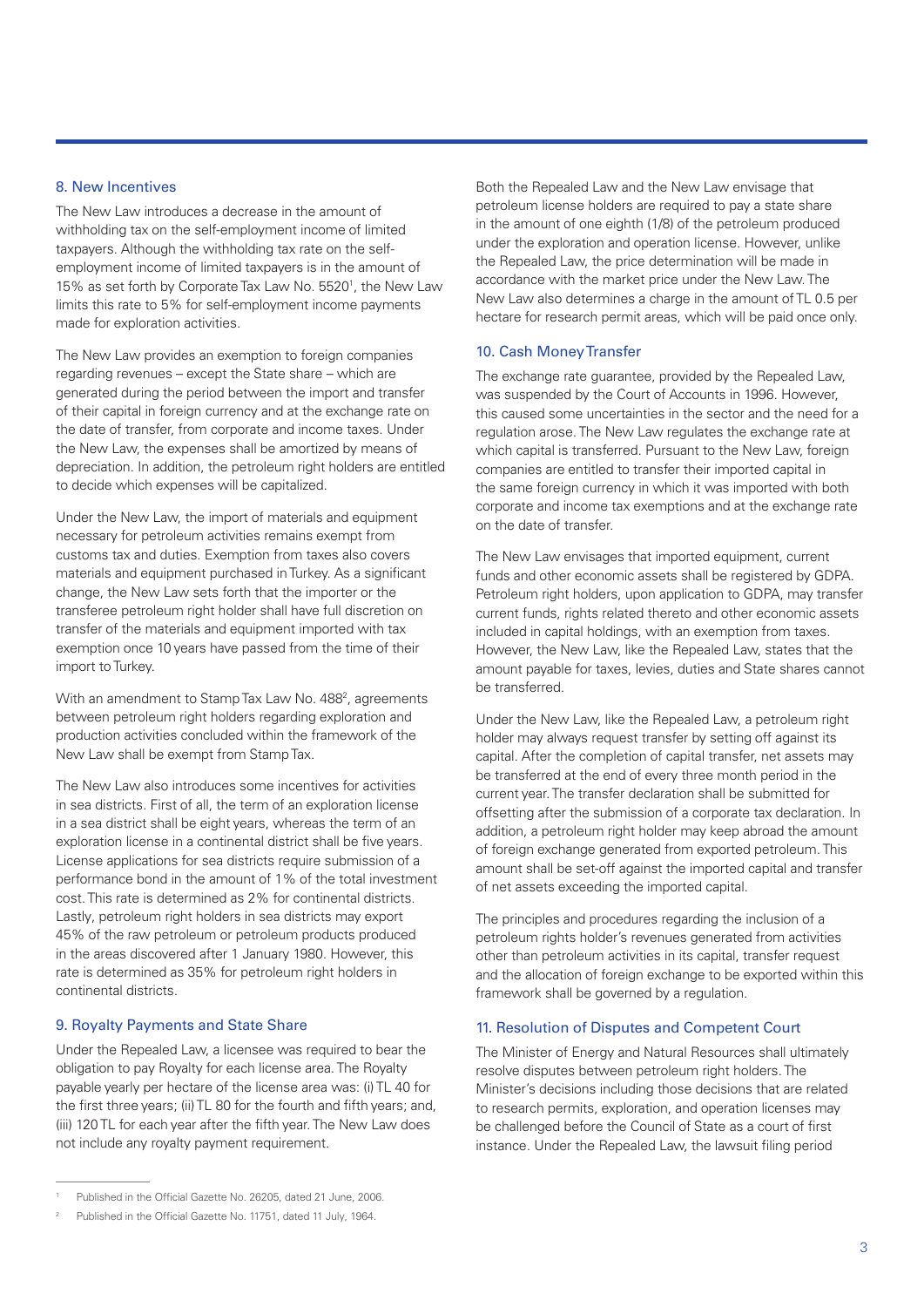was stated as 20 days. The New Law does not envisage such a limitation. Therefore, since administrative transactions will be challenged before the Council of State, the lawsuit filing period will be subject to Administrative Procedure Law No. 2577<sup>3</sup> and will be 60 days.

## 12. Sanctions

The New Law envisages certain administrative fines between the range of Turkish Lira 10.000 and 500.000 depending on the nature of a breach. Administrative fines which are imposed by GDPA may be challenged before the administrative courts within 30 days after the notification of the fine.

The New Law further provides administrative precautions. For instance, if and when it is discovered that petroleum activities are being conducted without due exploration or an operation license, GDPA will seize the oil and income generated therefrom.

If license holders fail to act in compliance with the requirements of their petroleum rights, a grace period of 90 days is granted by GDPA to remedy said deficiencies. GDPA will be entitled to grant an additional 60 days following the expiry of the 90 day grace period. Otherwise, the petroleum right of the license holder will be cancelled by GDPA.

In addition to the sanctions set forth above, if license holders endanger either the land owners or other petroleum right holders and fail to compensate the damages, GDPA may either cancel the petroleum right or grant a cure period of 90 days. If a license holder persists on the breach of the legislation, GDPA may either cancel the petroleum right directly or suspend the operations for a period between 90 or 180 days.

If and when a petroleum right holder fails to start operations within one year upon the issuance of the license, or suspends the operations, GDPA will instruct the right holders to restart the operations. Otherwise, the right holder is finally granted a period of 180 days at the expiry of which the license will be cancelled. The research permit, exploration license, and operation license may only be cancelled upon the decision of the Minister of Energy and Natural Resources.

## 13. Status of Türkiye Petrolleri Anonim Ortaklığı ("**TPAO**") and Foreign Companies

The New Law introduces significant changes regarding the status of TPAO and foreign companies. The Repealed Law granted TPAO the right to obtain a permit, an exploration license, and an operation license on behalf of the State. However, the New Law does not provide for such a provision.

The New Law maintains the provision of the Repealed Law regarding the areas where operation rights have expired, which sets forth that an operation right shall be established on said areas on behalf of TPAO instead of being auctioned upon the request of TPAO.

As to the status of foreign state owned companies, the New Law, unlike the Repealed Law, does not include a provision requiring the Council of Ministers' approval for the issuance of exploration and operation licenses. As per the New Law, equity companies under relevant foreign jurisdictions may be granted a research permit, an exploration license, or an operation license.

In addition, with an amendment made by the New Law to Cabotage Law No. 815<sup>4</sup>, foreign entities holding petroleum rights may perform exploration and production activities within Turkish territorial waters.

The New Law also amends the Natural Gas Market Law No. 4646<sup>5</sup> and introduces that petroleum right holders (including foreign entities) and their branches in Turkey engaged in natural gas production may be granted a wholesale license for the sale and export of produced natural gas to wholesale companies, exporters, distribution companies or eligible consumers, without storage requirement.

## 14. Securities over Petroleum Rights

The Repealed Law provided for the exploration and operation licenses, the petroleum rights arising from these, and petroleum rights corresponding to any part of an exploration or operation licenses would be subject to security establishment, sale and similar agreements. The licenses and petroleum rights would be registered with the Petroleum Registry in order to be subject to such agreements. These provisions are also present under the New Law.

## 15. Current Projects

The New Law sets forth that the rights and requirements under the current exploration and operation licenses will be reserved until their periods have elapsed. However, the rights and requirements under the operation licenses hold by TPAO will be reserved until the end of production period.

<sup>3</sup> Published in the Official Gazette No. 17580, dated 20 January, 1982.

Published in the Official Gazette No. 359, dated 29 April, 1926.

<sup>5</sup> Published in the Official Gazette No. 24390, dated 2 May, 2001.